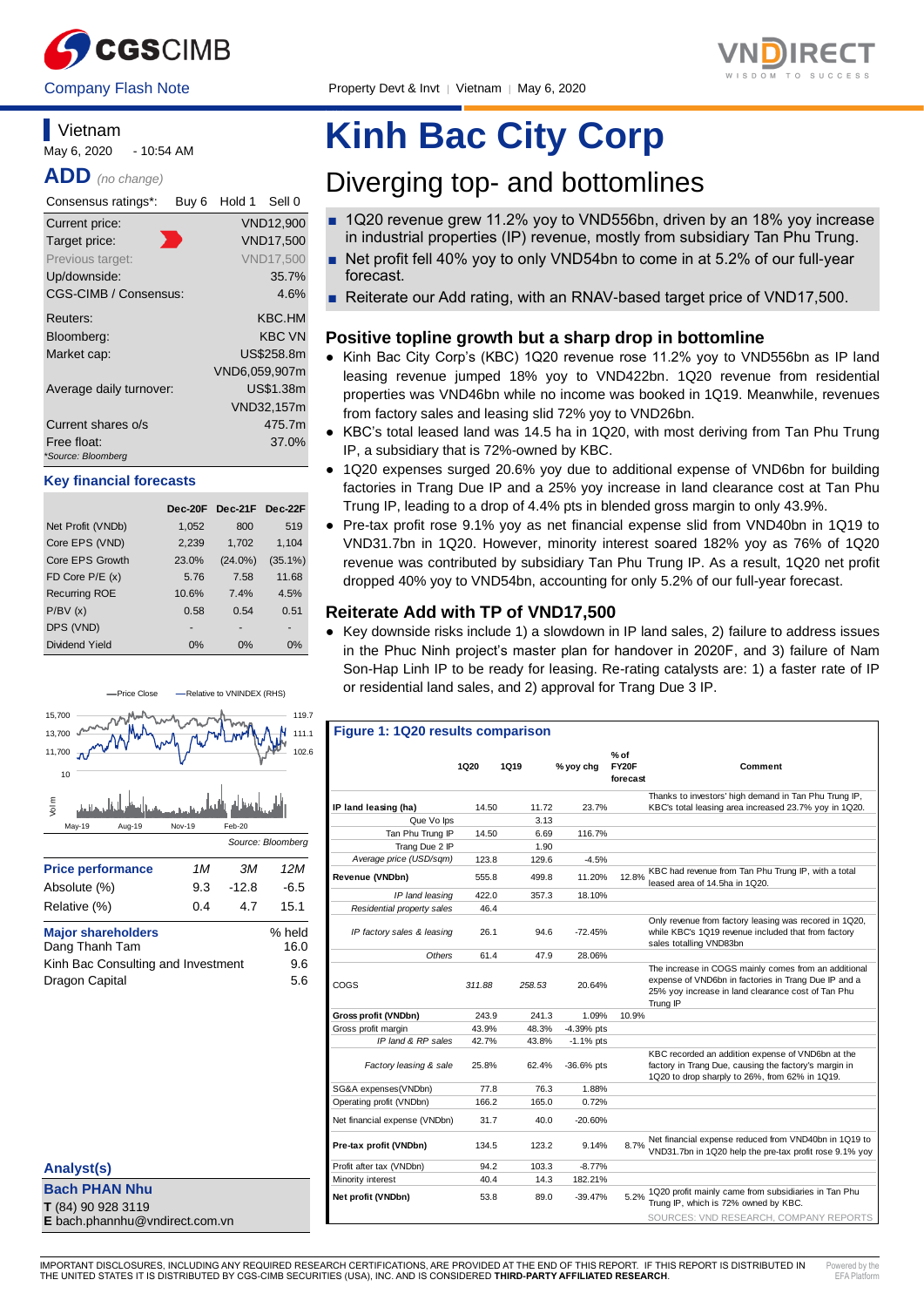

Property Devt & Invt | Vietnam Kinh Bac City Corp | May 6, 2020



### **Figure 2: Peer comparison**

| <b>Company Name</b>                                                                                                                            | <b>Ticker</b>       | Price           | TP              | Recom.    | <b>Market Cap</b> | 3-year EPS<br><b>CAGR</b> | P/E        | P/B       | <b>ROE (%)</b>                                   | Dividend<br>yield (%) | Net gearing<br>$(\%)$ |
|------------------------------------------------------------------------------------------------------------------------------------------------|---------------------|-----------------|-----------------|-----------|-------------------|---------------------------|------------|-----------|--------------------------------------------------|-----------------------|-----------------------|
|                                                                                                                                                |                     | (local<br>curr) | (local<br>curr) |           | (US\$ m)          | %                         | <b>TTM</b> | Current   | 2019                                             | <b>TTM</b>            | 2019                  |
| Kinh Bac City Development Sh KBC VN                                                                                                            |                     | 12,900          | 17,500          | Add       | 6.060             | 18.6                      | 6.9        | 0.6       | 9.5                                              | 8.4                   | 12.2                  |
| Investment & Industrial Deve                                                                                                                   | <b>BCM VN</b>       | 22,600          | <b>NA</b>       | <b>NR</b> | 23,391            | <b>NA</b>                 | 9.7        | 1.6       | 17.7                                             | 2.9                   | 87.6                  |
| Viglacera Corp Jsc                                                                                                                             | <b>VGC VN</b>       | 17.300          | <b>NA</b>       | <b>NR</b> | 7.756             | $-6.3$                    | 11.9       | 1.2       | 10.1                                             | 6.1                   | $-9.0$                |
| Sonadezi Corp                                                                                                                                  | SNZ VN              | 21,900          | <b>NA</b>       | <b>NR</b> | 8,245             | <b>NA</b>                 | 20.2       | 1.8       | 9.0                                              | 4.8                   | 12.3                  |
| Saigon Vrg Investment Corp                                                                                                                     | SIP VN              | 77.000          | <b>NA</b>       | <b>NR</b> | 5.317             | <b>NA</b>                 | 8.9        | 3.2       | 42.5                                             | 1.3                   | $-235.9$              |
| Idico Corp Jsc                                                                                                                                 | <b>IDC VN</b>       | 16,900          | <b>NA</b>       | <b>NR</b> | 5,070             | <b>NA</b>                 | 14.7       | 1.5       | 10.0                                             | 6.3                   | 18.1                  |
| Tan Tao Investment Industry                                                                                                                    | <b>ITA VN</b>       | 2.610           | <b>NA</b>       | <b>NR</b> | 2.449             | 351.5                     | 11.0       | <b>NA</b> | 1.9                                              | <b>NA</b>             | 3.3                   |
| Nam Tan Uyen Jsc                                                                                                                               | NTC VN              | 166,500         | <b>NA</b>       | <b>NR</b> | 2,664             | 68.7                      | 11.3       | 4.6       | 40.4                                             | 9.4                   | $-218.9$              |
| Sonadezi Chau Duc Shareholdi                                                                                                                   | SZC VN              | 18,000          | <b>NA</b>       | <b>NR</b> | 1,800             | 43.2                      | 15.8       | 1.5       | 9.7                                              | 4.9                   | 46.2                  |
| Industrial Urban Devel Jsc 2                                                                                                                   | D <sub>2</sub> D VN | 55,500          | <b>NA</b>       | <b>NR</b> | 1,183             | 117.0                     | 3.5        | 1.4       | 50.9                                             | 4.2                   | $-146.0$              |
| <b>Vietnam Average</b>                                                                                                                         |                     |                 |                 |           |                   |                           | 11.9       | 2.1       | 21.4                                             | 5.0                   | $-49.1$               |
| <b>Vietnam Median</b>                                                                                                                          |                     |                 |                 |           |                   |                           | 11.3       | 1.6       | 10.1                                             | 4.8                   | 3.3                   |
|                                                                                                                                                |                     |                 |                 |           |                   |                           |            |           |                                                  |                       |                       |
| Wha Corp Pcl                                                                                                                                   | WHA TB              | 2.7             | 3.82            | Add       | 28,979            | 3.7                       | 12.1       | 1.3       | 11.4                                             | 3.0                   | 109.7                 |
| Amata Corp Public Co Ltd                                                                                                                       | <b>AMATA TB</b>     | 12.5            | 18.20           | Add       | 9.649             | 20.5                      | 7.7        | 0.9       | 12.9                                             | 3.5                   | 65.7                  |
| Frasers Property Thailand Pc                                                                                                                   | FPT TB              | 12.1            | <b>NA</b>       | NR.       | 17,654            | 69.9                      | 16.9       | 0.9       | 5.3                                              | 4.0                   | 163.3                 |
| Rojana Indus Park Pub Co Ltd                                                                                                                   | ROJNA TB            | 4.1             | <b>NA</b>       | <b>NR</b> | 6,021             | 163.6                     | 4.6        | 0.6       | 14.0                                             | 9.6                   | 115.7                 |
| <b>Thailand Average</b>                                                                                                                        |                     |                 |                 |           |                   |                           | 10.3       | 0.9       | 10.9                                             | 5.0                   | 113.6                 |
| Bumi Serpong Damai Pt                                                                                                                          | <b>BSDE IJ</b>      | 675             | <b>NA</b>       | <b>NR</b> | 20.142            | 72.8                      | 4.6        | 0.4       | 10.1                                             | <b>NA</b>             | 9.5                   |
| Ciputra Development Tbk Pt                                                                                                                     | <b>CTRA IJ</b>      | 525             | <b>NA</b>       | NR.       | 15.107            | 5.8                       | 8.4        | 0.6       | 7.8                                              | 1.9                   | 27.8                  |
| Lippo Karawaci Tbk Pt                                                                                                                          | LPKR IJ             | 147             | <b>NA</b>       | NR.       | 16,158            | 13.3                      | <b>NA</b>  | 0.4       | $-6.0$                                           | <b>NA</b>             | 39.7                  |
| Indonesia Average                                                                                                                              |                     |                 |                 |           |                   |                           | 6.5        | 0.5       | 3.9                                              | 1.9                   | 25.7                  |
|                                                                                                                                                |                     |                 |                 |           |                   |                           |            |           |                                                  |                       |                       |
| Uem Sunrise Bhd                                                                                                                                | <b>UEMS MK</b>      | 0.46            | 0.92            | Add       | 11.239            | 39.9                      | 9.2        | 0.3       | 3.1                                              | <b>NA</b>             | 32.7                  |
| <b>Malaysia Average</b>                                                                                                                        |                     |                 |                 |           |                   |                           | 9.2        | 0.3       | 3.1                                              | <b>NA</b>             | 32.7                  |
| All prices are based on the closing prices on 05 May 2020. All estimates for Non-rated (NR) stocks are based on Bloomberg consensus estimates. |                     |                 |                 |           |                   |                           |            |           | SOURCES: VND RESEARCH, BLOOMBERG, COMPANY REPORT |                       |                       |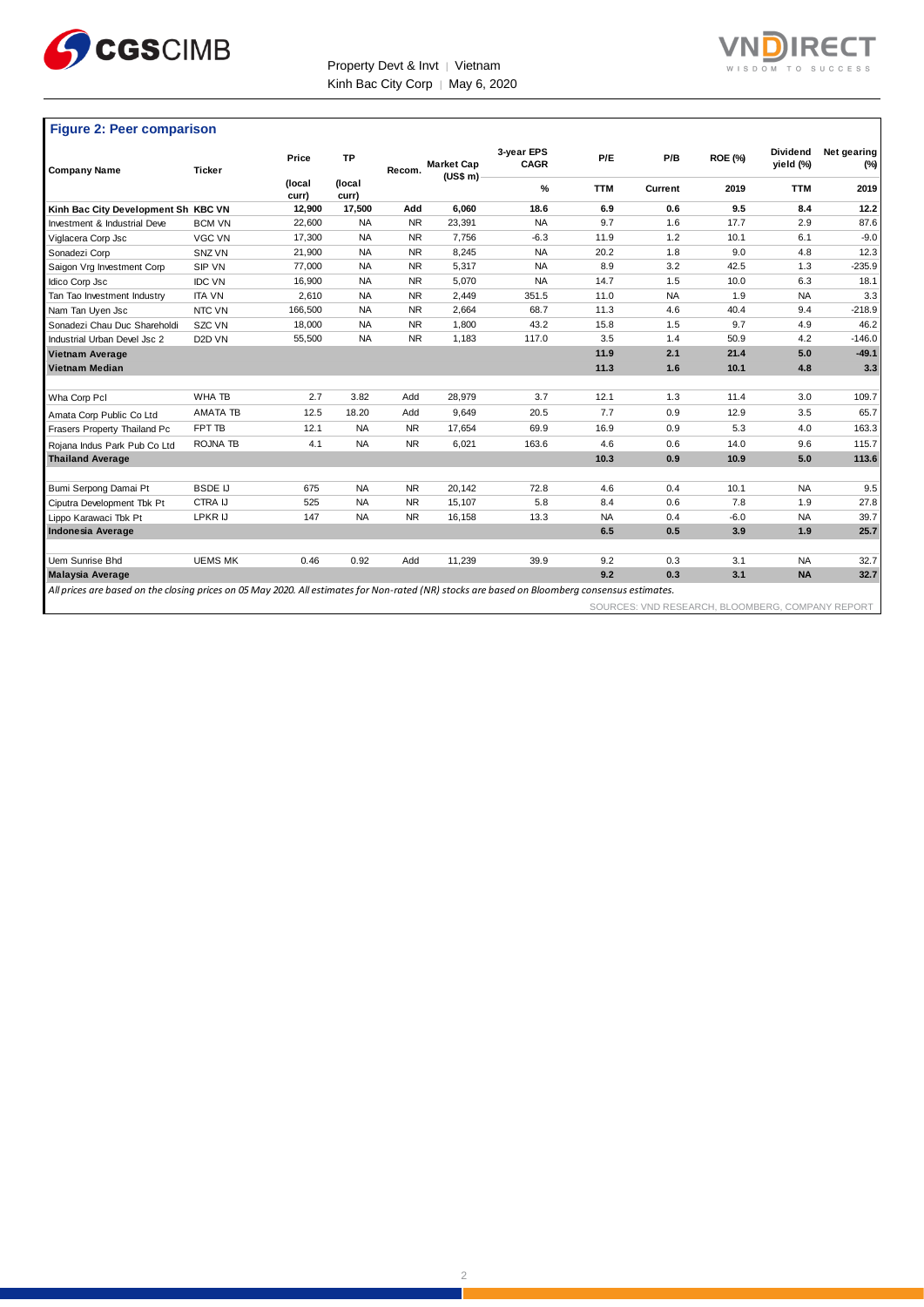



### **BY THE NUMBERS**

| <b>Profit &amp; Loss</b>                  |          |          |          |          |
|-------------------------------------------|----------|----------|----------|----------|
| (VNDb)                                    | Dec-19A  | Dec-20E  | Dec-21F  | Dec-22F  |
| <b>Total Net Revenues</b>                 | 3.250    | 4.343    | 3.278    | 2.150    |
| <b>Gross Profit</b>                       | 1.869    | 2.231    | 1,719    | 1.162    |
| <b>Operating EBITDA</b>                   | 1.557    | 1.696    | 1.316    | 897      |
| Depreciation And Amortisation             | $\Omega$ | $\Omega$ | $\Omega$ | $\Omega$ |
| <b>Operating EBIT</b>                     | 1.557    | 1,696    | 1.316    | 897      |
| Financial Income/(Expense)                | (141)    | (134)    | (133)    | (133)    |
| Pretax Income/(Loss) from Assoc.          | O        | 14       | 14       | 14       |
| Non-Operating Income/(Expense)            | (27)     | (10)     | (5)      | (5)      |
| Profit Before Tax (pre-El)                | 1,389    | 1,566    | 1.191    | 772      |
| <b>Exceptional Items</b>                  |          |          |          |          |
| <b>Pre-tax Profit</b>                     | 1.389    | 1.566    | 1.191    | 772      |
| Taxation                                  | (309)    | (329)    | (250)    | (162)    |
| Exceptional Income - post-tax             |          |          |          |          |
| <b>Profit After Tax</b>                   | 1.080    | 1.237    | 941      | 610      |
| Minority Interests                        | (225)    | (186)    | (141)    | (92)     |
| Pref. & Special Div                       | $\Omega$ | $\Omega$ | $\Omega$ | $\Omega$ |
| FX Gain/(Loss) - post tax                 |          |          |          |          |
| Other Adjustments - post-tax              |          |          |          |          |
| <b>Net Profit</b>                         | 855      | 1,052    | 800      | 519      |
| <b>Recurring Net Profit</b>               | 855      | 1.052    | 800      | 519      |
| <b>Fully Diluted Recurring Net Profit</b> | 855      | 1.052    | 800      | 519      |

| <b>Cash Flow</b>                   |          |             |          |          |
|------------------------------------|----------|-------------|----------|----------|
| (VNDb)                             | Dec-19A  | Dec-20E     | Dec-21F  | Dec-22F  |
| <b>EBITDA</b>                      | 1,557    | 1.696       | 1,316    | 897      |
| Cash Flow from Invt. & Assoc.      |          |             |          |          |
| Change In Working Capital          | 370      | 1,151       | 728      | 1.708    |
| Straight Line Adjustment           | $\Omega$ | $\Omega$    | $\Omega$ | 0        |
| (Incr)/Decr in Total Provisions    | 1        | 1           | $\Omega$ | 0        |
| Other Non-Cash (Income)/Expense    | $\Omega$ | 98          | 100      | 102      |
| <b>Other Operating Cashflow</b>    | (0)      | (10)        | (5)      | (5)      |
| Net Interest (Paid)/Received       | (199)    | (216)       | (215)    | (215)    |
| <b>Tax Paid</b>                    | (180)    | (329)       | (250)    | (162)    |
| <b>Cashflow From Operations</b>    | 1,549    | 2,392       | 1,672    | 2,324    |
| Capex                              | (436)    | (43)        | (33)     | (22)     |
| Disposals Of FAs/subsidiaries      | $\Omega$ | 14          | 14       | 14       |
| Disposals of Investment Properties | $\Omega$ | $\Omega$    | $\Omega$ | $\Omega$ |
| Acq. Of Subsidiaries/investments   | $\Omega$ | $\Omega$    | $\Omega$ | $\Omega$ |
| Other Investing Cashflow           | 13       | 26          | 26       | 26       |
| Cash Flow From Investing           | (423)    | (3)         | 7        | 19       |
| Debt Raised/(repaid)               | (216)    | (180)       | $\Omega$ | (544)    |
| Proceeds From Issue Of Shares      | $\Omega$ | 0           | 0        | 0        |
| Shares Repurchased                 | $\Omega$ | $\Omega$    | $\Omega$ | $\Omega$ |
| Dividends Paid                     | (480)    | $\mathbf 0$ | 0        | 0        |
| <b>Preferred Dividends</b>         | 0        | $\mathbf 0$ | 0        | 0        |
| Other Financing Cashflow           | $\Omega$ | $\Omega$    | $\Omega$ | $\Omega$ |
| <b>Cash Flow From Financing</b>    | (696)    | (180)       | 0        | (544)    |



| <b>Balance Sheet</b>                       |          |         |          |              |
|--------------------------------------------|----------|---------|----------|--------------|
| (VNDb)                                     | Dec-19A  | Dec-20F | Dec-21F  | Dec-22F      |
| <b>Total Cash And Equivalents</b>          | 656      | 2.516   | 4.196    | 5.994        |
| Properties Under Development               |          |         |          |              |
| <b>Total Debtors</b>                       | 5.516    | 7.760   | 6.938    | 4.552        |
| Inventories                                | 7.605    | 8.560   | 8.463    | 8.317        |
| <b>Total Other Current Assets</b>          | 198      | 260     | 232      | 153          |
| <b>Total Current Assets</b>                | 13.976   | 19.096  | 19.829   | 19,015       |
| <b>Fixed Assets</b>                        | 252      | 526     | 493      | 449          |
| <b>Total Investments</b>                   | 1.298    | 1.222   | 1.187    | 1.152        |
| Intangible Assets                          | $\Omega$ | O       | $\Omega$ | $\Omega$     |
| <b>Total Other Non-Current Assets</b>      | 1.000    | 728     | 728      | 728          |
| <b>Total Non-current Assets</b>            | 2.551    | 2.475   | 2.408    | 2.328        |
| Short-term Debt                            | 826      | 138     | 138      | 138          |
| Current Portion of Long-Term Debt          | $\Omega$ | O       | U        | <sup>0</sup> |
| <b>Total Creditors</b>                     | 834      | 1.020   | 882      | 559          |
| <b>Other Current Liabilities</b>           | 1.300    | 3.283   | 2.841    | 1.801        |
| <b>Total Current Liabilities</b>           | 2.960    | 4.441   | 3.861    | 2,499        |
| <b>Total Long-term Debt</b>                | 1.377    | 1.953   | 1.953    | 1.409        |
| Hybrid Debt - Debt Component               | $\Omega$ | 0       | $\Omega$ | $\Omega$     |
| <b>Total Other Non-Current Liabilities</b> | 949      | 2.918   | 3.224    | 3.626        |
| <b>Total Non-current Liabilities</b>       | 2,326    | 4.871   | 5.177    | 5.035        |
| <b>Total Provisions</b>                    | 805      | 664     | 664      | 664          |
| <b>Total Liabilities</b>                   | 6.090    | 9.976   | 9.702    | 8.197        |
| <b>Shareholders' Equity</b>                | 9.420    | 10.459  | 11,258   | 11,777       |
| Minority Interests                         | 1.017    | 1.137   | 1.278    | 1.369        |
| <b>Total Equity</b>                        | 10,437   | 11.595  | 12.536   | 13.146       |

### **Key Ratios**

|                                  | Dec-19A  | Dec-20F   | Dec-21F | Dec-22F    |
|----------------------------------|----------|-----------|---------|------------|
| Revenue Growth                   | 30.5%    | 33.6%     | (24.5%) | $(34.4\%)$ |
| Operating EBITDA Growth          | 34%      | 9%        | (22%)   | (32%)      |
| Operating EBITDA Margin          | 47.9%    | 39.1%     | 40.1%   | 41.7%      |
| Net Cash Per Share (VND)         | (3, 293) | 904       | 4.479   | 9.466      |
| BVPS (VND)                       | 20.053   | 22.264    | 23.966  | 25.070     |
| Gross Interest Cover             | 7.84     | 7.85      | 6.11    | 4.17       |
| <b>Effective Tax Rate</b>        | 22.3%    | 21.0%     | 21.0%   | 21.0%      |
| Net Dividend Payout Ratio        | 56.2%    | <b>NA</b> | NA      | <b>NA</b>  |
| <b>Accounts Receivables Days</b> | 174.7    | 151.5     | 237.4   | 282.9      |
| <b>Inventory Days</b>            | 2.142    | 1.401     | 1.992   | 3.098      |
| <b>Accounts Payables Days</b>    | 56.13    | 57.19     | 62.46   | 74.66      |
| <b>ROIC (%)</b>                  | 12.3%    | 13.6%     | 9.7%    | 6.8%       |
| ROCE (%)                         | 12.4%    | 12.8%     | 9.4%    | 6.4%       |
| Return On Average Assets         | 7.30%    | 7.20%     | 4.90%   | 3.41%      |

|                                      | Dec-19A | Dec-20F | Dec-21F | Dec-22F |
|--------------------------------------|---------|---------|---------|---------|
| Unbooked Presales (m) (VND)          | N/A     | N/A     | N/A     | N/A     |
| Unbooked Presales (area: m sm)       | N/A     | N/A     | N/A     | N/A     |
| Unbooked Presales (units)            | N/A     | N/A     | N/A     | N/A     |
| Unsold attrib. landbank (area: m sm) | N/A     | N/A     | N/A     | N/A     |
| Gross Margins (%)                    | N/A     | N/A     | N/A     | N/A     |
| Contracted Sales ASP (per Sm) (VND)  | N/A     | N/A     | N/A     | N/A     |
| Residential EBIT Margin (%)          | N/A     | N/A     | N/A     | N/A     |
| Investment rev / total rev (%)       | N/A     | N/A     | N/A     | N/A     |
| Residential rev / total rev (%)      | N/A     | N/A     | N/A     | N/A     |
| Invt. properties rental margin (%)   | N/A     | N/A     | N/A     | N/A     |
| SG&A / Sales Ratio (%)               | N/A     | N/A     | N/A     | N/A     |

SOURCES: VND RESEARCH, COMPANY REPORTS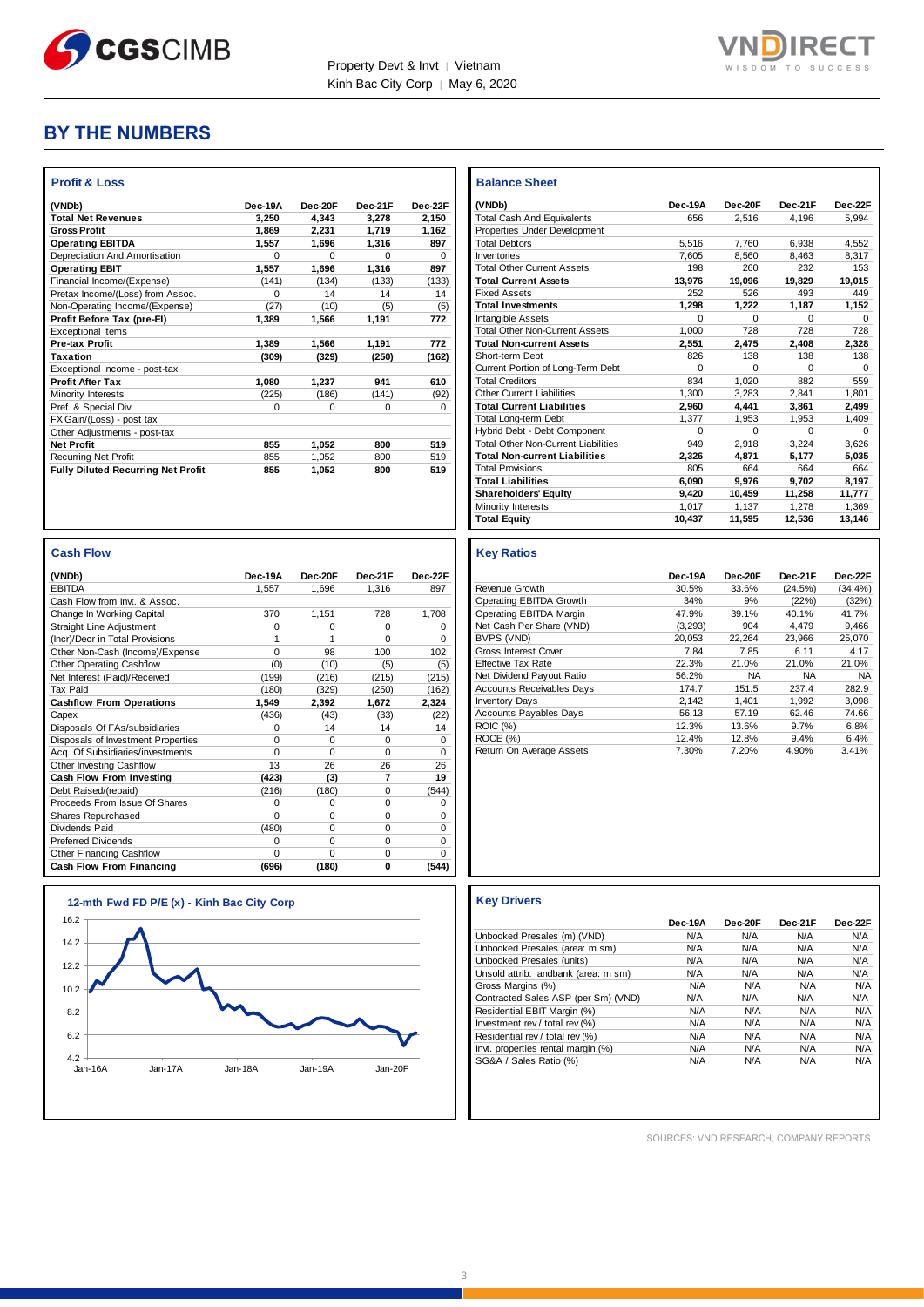



### **DISCLAIMER**

The content of this report (including the views and opinions expressed therein, and the information comprised therein) has been prepared by and belongs to VNDIRECT Securities Corporation, and is distributed by CGS-CIMB pursuant to an arrangement between VNDIRECT Securities Corporation and CGS-CIMB. VNDIRECT Securities Corporation is not an affiliate of CGS-CIMB.

This report is not directed to, or intended for distribution to or use by, any person or entity who is a citizen or resident of or located in any locality, state, country or other jurisdiction where such distribution, publication, availability or use would be contrary to law or regulation.

By accepting this report, the recipient hereof represents and warrants that he is entitled to receive such report in accordance with the restrictions set forth below and agrees to be bound by the limitations contained herein (including the "Restrictions on Distributions" set out below). Any failure to comply with these limitations may constitute a violation of law. This publication is being supplied to you strictly on the basis that it will remain confidential. No part of this report may be (i) copied, photocopied, duplicated, stored or reproduced in any form by any means or (ii) redistributed or passed on, directly or indirectly, to any other person in whole or in part, for any purpose without the prior written consent of CGS-CIMB.

The information contained in this research report is prepared from data believed to be correct and reliable at the time of issue of this report.

VNDIRECT Securities Corporation may or may not issue regular reports on the subject matter of this report at any frequency and may cease to do so or change the periodicity of reports at any time. Neither VNDIRECT Securities Corporation nor CGS-CIMB is under any obligation to update this report in the event of a material change to the information contained in this report. Neither VNDIRECT Securities Corporation nor CGS-CIMB has any and will accept any, obligation to (i) check or ensure that the contents of this report remain current, reliable or relevant, (ii) ensure that the content of this report constitutes all the information a prospective investor may require, (iii) ensure the adequacy, accuracy, completeness, reliability or fairness of any views, opinions and information, and accordingly, VNDIRECT Securities Corporation, CGS-CIMB and their respective affiliates and related persons including China Galaxy International Financial Holdings Limited ("CGIFHL") and CIMB Group Sdn. Bhd. ("CIMBG") and their respective related corporations (and their respective directors, associates, connected persons and/or employees) shall not be liable in any manner whatsoever for any consequences (including but not limited to any direct, indirect or consequential losses, loss of profits and damages) of any reliance thereon or usage thereof. In particular, VNDIRECT Securities Corporation and CGS-CIMB disclaim all responsibility and liability for the views and opinions set out in this report.

Unless otherwise specified, this report is based upon reasonable sources. Such sources will, unless otherwise specified, for market data, be market data and prices available from the main stock exchange or market where the relevant security is listed, or, where appropriate, any other market. Information on the accounts and business of company(ies) will generally be based on published statements of the company(ies), information disseminated by regulatory information services, other publicly available information and information resulting from our research. Whilst every effort is made to ensure that statements of facts made in this report are accurate, all estimates, projections, forecasts, expressions of opinion and other subjective judgments contained in this report are based on assumptions considered to be reasonable as of the date of the document in which they are contained and must not be construed as a representation that the matters referred to therein will occur. Past performance is not a reliable indicator of future performance. The value of investments may go down as well as up and those investing may, depending on the investments in question, lose more than the initial investment. No report shall constitute an offer or an invitation by or on behalf of CGS-CIMB or VNDIRECT Securities Corporation, or their respective affiliates (including CGIFHL, CIMBG and their respective related corporations) to any person to buy or sell any investments.

CGS-CIMB and/or VNDIRECT Securities Corporation and/or their respective affiliates and related corporations (including CGIFHL, CIMBG and their respective related corporations), their respective directors, associates, connected parties and/or employees may own or have positions in securities of the company(ies) covered in this research report or any securities related thereto and may from time to time add to or dispose of, or may be materially interested in, any such securities. Further, CGS-CIMB and/or VNDIRECT Securities Corporation, and/or their respective affiliates and their respective related corporations (including CGIFHL, CIMBG and their respective related corporations) do and seek to do business with the company(ies) covered in this research report and may from time to time act as market maker or have assumed an underwriting commitment in securities of such company(ies), may sell them to or buy them from customers on a principal basis and may also perform or seek to perform significant investment banking, advisory, underwriting or placement services for or relating to such company(ies) as well as solicit such investment, advisory or other services from any entity mentioned in this report.

CGS-CIMBand/or VNDIRECT Securities Corporation and/or their respective affiliates (including CGIFHL, CIMBG and their respective related corporations) may enter into an agreement with the company(ies) covered in this report relating to the production of research reports. CGS-CIMB and/or VNDIRECT Securities Corporation may disclose the contents of this report to the company(ies) covered by it and may have amended the contents of this report following such disclosure.

The analyst responsible for the production of this report hereby certifies that the views expressed herein accurately and exclusively reflect his or her personal views and opinions about any and all of the issuers or securities analysed in this report and were prepared independently and autonomously. No part of the compensation of the analyst(s) was, is, or will be directly or indirectly related to the inclusion of specific recommendations(s) or view(s) in this report. The analyst(s) who prepared this research report is prohibited from receiving any compensation, incentive or bonus based on specific investment banking transactions or for providing a specific recommendation for, or view of, a particular company. Information barriers and other arrangements may be established where necessary to prevent conflicts of interests arising. However, the analyst(s) may receive compensation that is based on his/their coverage of company(ies) in the performance of his/their duties or the performance of his/their recommendations and the research personnel involved in the preparation of this report may also participate in the solicitation of the businesses as described above. In reviewing this research report, an investor should be aware that any or all of the foregoing, among other things, may give rise to real or potential conflicts of interest. Additional information is, subject to the duties of confidentiality, available on request.

The term "VNDIRECT Securities Corporation" shall, unless the context otherwise requires, mean VNDIRECT Securities Corporation and its affiliates, subsidiaries and related companies. The term "CGS-CIMB" shall denote, where appropriate, the relevant entity distributing or disseminating the report in the particular jurisdiction referenced below, or, in every other case except as otherwise stated herein, CGS-CIMB Securities International Pte. Ltd. and its affiliates, subsidiaries and related corporations.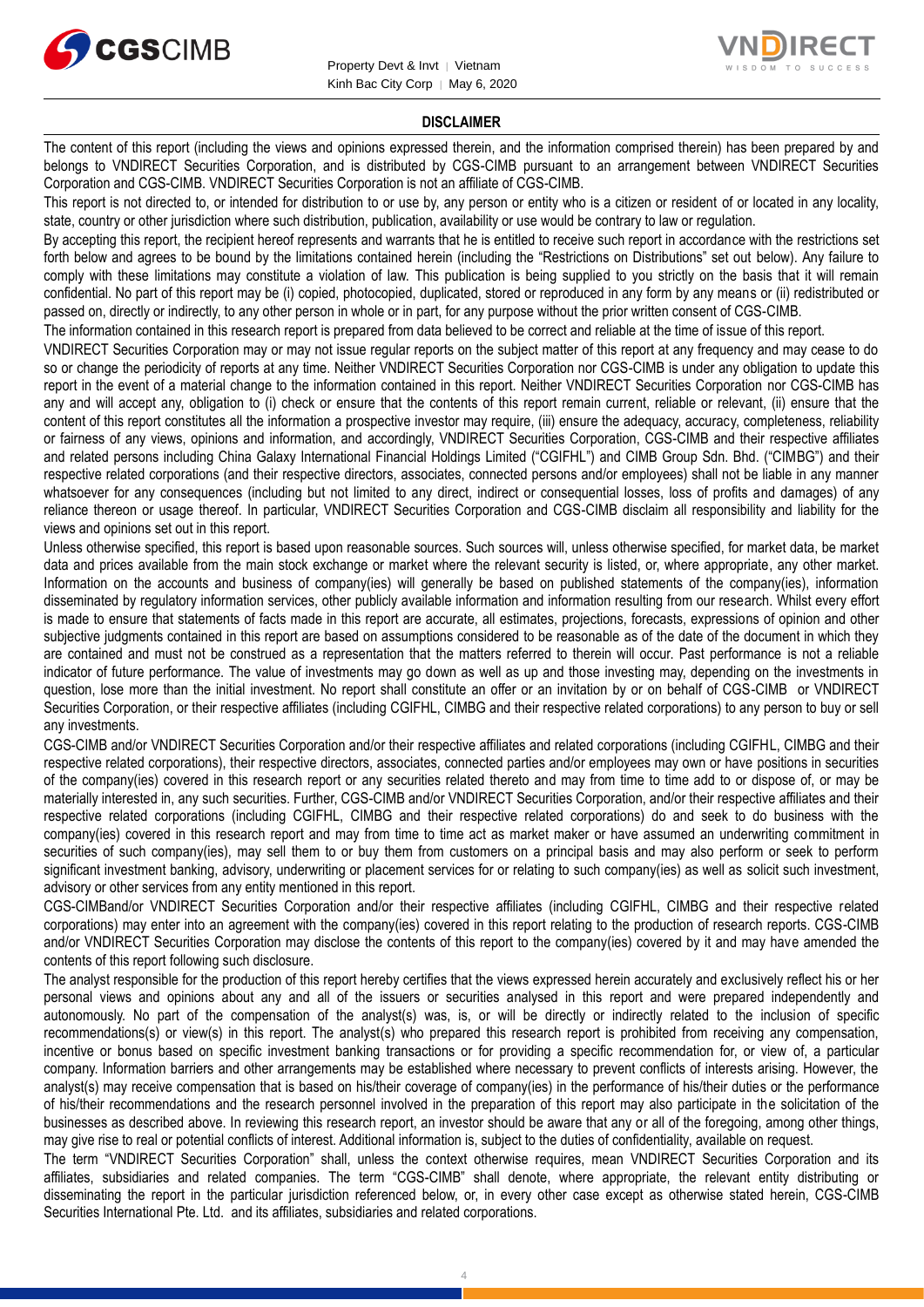



**CGS-CIMB**

| Country     | <b>CGS-CIMB Entity</b>                                                            | <b>Regulated by</b>                                             |
|-------------|-----------------------------------------------------------------------------------|-----------------------------------------------------------------|
| Hong Kong   | CGS-CIMB Securities (Hong Kong) Limited                                           | Securities and Futures Commission Hong Kong                     |
| India       | CGS-CIMB Securities (India) Private Limited                                       | Securities and Exchange Board of India (SEBI)                   |
| Indonesia   | PT CGS-CIMB Sekuritas Indonesia                                                   | Financial Services Authority of Indonesia                       |
| Malaysia    | CGS-CIMB Securities Sdn. Bhd. (formerly known<br>as Jupiter Securities Sdn. Bhd.) | Securities Commission Malaysia                                  |
| Singapore   | CGS-CIMB Research Pte. Ltd.                                                       | Monetary Authority of Singapore                                 |
| South Korea | CGS-CIMB Securities (Hong Kong) Limited,<br>Korea Branch                          | Financial Services Commission and Financial Supervisory Service |
| Thailand    | CGS-CIMB Securities (Thailand) Co. Ltd.                                           | Securities and Exchange Commission Thailand                     |

| the contract of the contract of the contract of the contract of the contract of the contract of the contract of | the contract of the contract of the contract of the contract of the contract of the contract of the contract of<br>the control of the control of the control of the control of the control of the control of |
|-----------------------------------------------------------------------------------------------------------------|--------------------------------------------------------------------------------------------------------------------------------------------------------------------------------------------------------------|
|                                                                                                                 |                                                                                                                                                                                                              |

(i) As of April 30, 2020 VNDIRECT Securities Corporation has a proprietary position in the securities (which may include but not limited to shares, warrants, call warrants and/or any other derivatives) in the following company or companies covered or recommended in this report:  $(a)$  -

(ii) As of May 6, 2020, the analyst(s) who prepared this report, and the associate(s), has / have an interest in the securities (which may include but not limited to shares, warrants, call warrants and/or any other derivatives) in the following company or companies covered or recommended in this report:

(a) -

This report does not purport to contain all the information that a prospective investor may require. CGS-CIMB, VNDIRECT Securities Corporation and their respective affiliates (including CGIFHL, CIMBG and their related corporations) do not make any guarantee, representation or warranty, express or implied, as to the adequacy, accuracy, completeness, reliability or fairness of any such information and opinion contained in this report. None of CGS-CIMB, VNDIRECT Securities Corporation and their respective affiliates and related persons (including CGIFHL, CIMBG and their related corporations) shall be liable in any manner whatsoever for any consequences (including but not limited to any direct, indirect or consequential losses, loss of profits and damages) of any reliance thereon or usage thereof.

This report is general in nature and has been prepared for information purposes only. It is intended for circulation amongst CGS-CIMB's and its affiliates' (including CGIFHL's, CIMBG's and their respective related corporations') clients generally and does not have regard to the specific investment objectives, financial situation and the particular needs of any specific person who may receive this report. The information and opinions in this report are not and should not be construed or considered as an offer, recommendation or solicitation to buy or sell the subject securities, related investments or other financial instruments or any derivative instrument, or any rights pertaining thereto.

Investors are advised to make their own independent evaluation of the information contained in this research report, consider their own individual investment objectives, financial situation and particular needs and consult their own professional and financial advisers as to the legal, business, financial, tax and other aspects before participating in any transaction in respect of the securities of company(ies) covered in this research report. The securities of such company(ies) may not be eligible for sale in all jurisdictions or to all categories of investors.

### Restrictions on Distributions

**Australia:** Despite anything in this report to the contrary, this research is issued by VNDIRECT Securities Corporation and provided in Australia by CGS-CIMB Securities (Singapore) Pte. Ltd. and CGS-CIMB Securities (Hong Kong) Limited. This research is only available in Australia to persons who are "wholesale clients" (within the meaning of the Corporations Act 2001 (Cth) and is supplied solely for the use of such wholesale clients and shall not be distributed or passed on to any other person. You represent and warrant that if you are in Australia, you are a "wholesale client". This research is of a general nature only and has been prepared without taking into account the objectives, financial situation or needs of the individual recipient. CGS-CIMB Securities (Singapore) Pte. Ltd. and CGS-CIMB Securities (Hong Kong) Limited do not hold, and are not required to hold an Australian financial services license. CGS-CIMB Securities (Singapore) Pte. Ltd. and CGS-CIMB Securities (Hong Kong) Limited rely on "passporting" exemptions for entities appropriately licensed by the Monetary Authority of Singapore (under ASIC Class Order 03/1102) and the Securities and Futures Commission in Hong Kong (under ASIC Class Order 03/1103).

**Canada:** This research report has not been prepared in accordance with the disclosure requirements of Dealer Member Rule 3400 – Research Restrictions and Disclosure Requirements of the Investment Industry Regulatory Organization of Canada. For any research report distributed by CIBC, further disclosures related to CIBC conflicts of interest can be found at https://researchcentral.cibcwm.com.

**China:** For the purpose of this report, the People's Republic of China ("PRC") does not include the Hong Kong Special Administrative Region, the Macau Special Administrative Region or Taiwan. The distributor of this report has not been approved or licensed by the China Securities Regulatory Commission or any other relevant regulatory authority or governmental agency in the PRC. This report contains only marketing information. The distribution of this report is not an offer to buy or sell to any person within or outside PRC or a solicitation to any person within or outside of PRC to buy or sell any instruments described herein. This report is being issued outside the PRC to a limited number of institutional investors and may not be provided to any person other than the original recipient and may not be reproduced or used for any other purpose.

**France:** Only qualified investors within the meaning of French law shall have access to this report. This report shall not be considered as an offer to subscribe to, or used in connection with, any offer for subscription or sale or marketing or direct or indirect distribution of financial instruments and it is not intended as a solicitation for the purchase of any financial instrument.

Germany: This report is only directed at persons who are professional investors as defined in sec 31a(2) of the German Securities Trading Act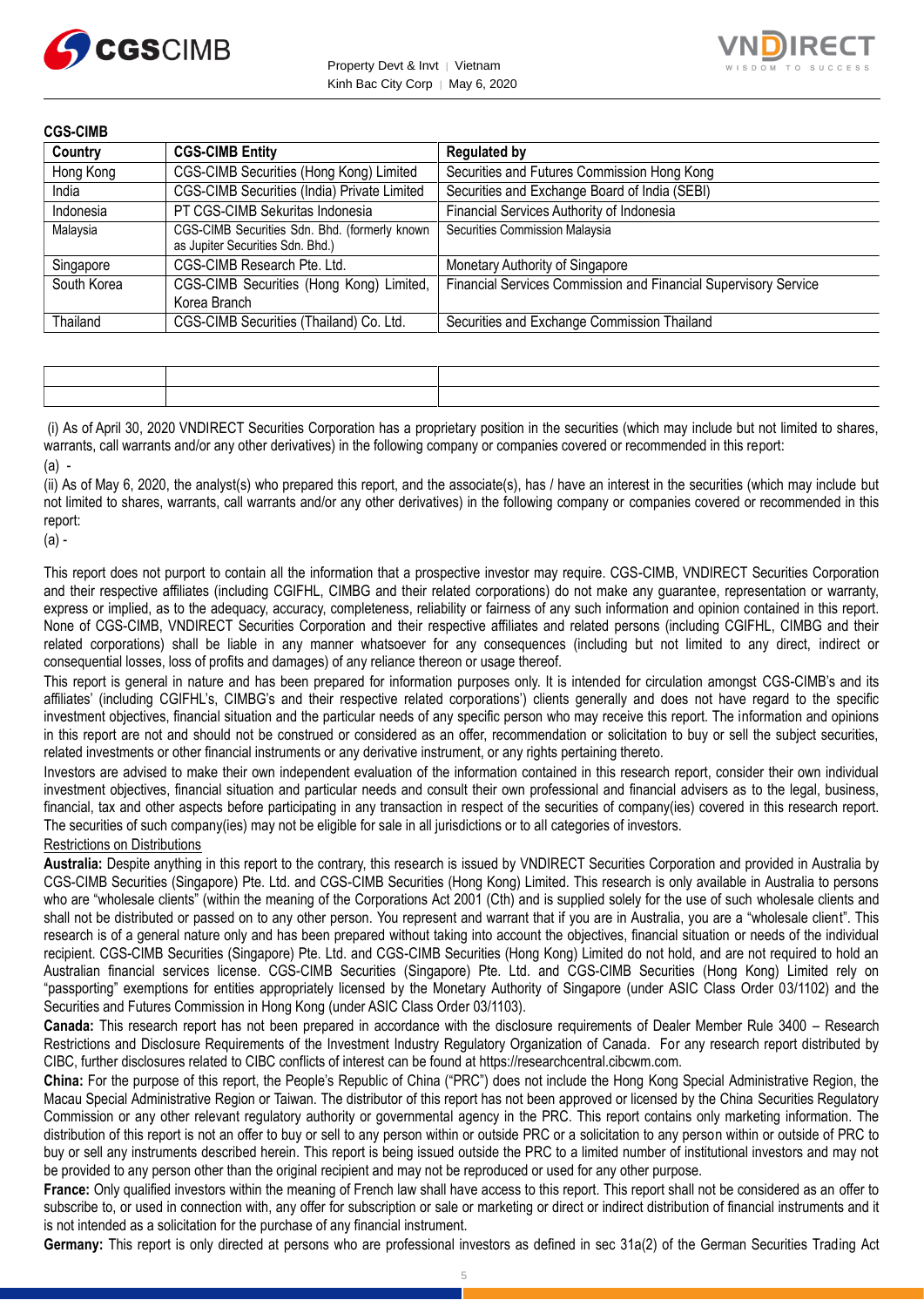

Property Devt & Invt │ Vietnam Kinh Bac City Corp | May 6, 2020



(WpHG). This publication constitutes research of a non-binding nature on the market situation and the investment instruments cited here at the time of the publication of the information.

The current prices/yields in this issue are based upon closing prices from Bloomberg as of the day preceding publication. Please note that neither the German Federal Financial Supervisory Agency (BaFin), nor any other supervisory authority exercises any control over the content of this report.

**Hong Kong:** This report is issued and distributed in Hong Kong by CGS-CIMB Securities (Hong Kong) Limited ("CHK") which is licensed in Hong Kong by the Securities and Futures Commission for Type 1 (dealing in securities) and Type 4 (advising on securities) activities. Any investors wishing to purchase or otherwise deal in the securities covered in this report should contact the Head of Sales at CGS-CIMB Securities (Hong Kong) Limited. The views and opinions in this research report are our own as of the date hereof and are subject to change. If the Financial Services and Markets Act of the United Kingdom or the rules of the Financial Conduct Authority apply to a recipient, our obligations owed to such recipient therein are unaffected. CHK has no obligation to update its opinion or the information in this research report.

CHK does not make a market on other securities mentioned in the report.

### **India:**

This report is issued by VNDIRECT Securities Corporation and distributed in India by CGS-CIMB Securities (India) Private Limited ("CGS-CIMB India"). CGS-CIMB India is a subsidiary of CGS-CIMB Securities International Pte. Ltd. which in turn is a 50:50 joint venture company of CGIFHL and CIMBG. The details of the members of the group of companies of CGS-CIMB can be found at www.cgs-cimb.com, CGIFHL at www.chinastock.com.hk/en/ACG/ContactUs/index.aspx and CIMBG at www.cimb.com/en/who-we-are.html. CGS-CIMB India is registered with the National Stock Exchange of India Limited and BSE Limited as a trading and clearing member (Merchant Banking Number: INM000012037) under the Securities and Exchange Board of India (Stock Brokers and Sub-Brokers) Regulations, 1992. In accordance with the provisions of Regulation 4(g) of the Securities and Exchange Board of India (Investment Advisers) Regulations, 2013, CGS-CIMB India is not required to seek registration with the Securities and Exchange Board of India ("SEBI") as an Investment Adviser. CGS-CIMB India is registered with SEBI (SEBI Registration Number: INZ000157134) as a Research Analyst (INH000000669) pursuant to the SEBI (Research Analysts) Regulations, 2014 ("Regulations").

This report does not take into account the particular investment objectives, financial situations, or needs of the recipients. It is not intended for and does not deal with prohibitions on investment due to law/jurisdiction issues etc. which may exist for certain persons/entities. Recipients should rely on their own investigations and take their own professional advice before investment.

The report is not a "prospectus" as defined under Indian Law, including the Companies Act, 2013, and is not, and shall not be, approved by, or filed or registered with, any Indian regulator, including any Registrar of Companies in India, SEBI, any Indian stock exchange, or the Reserve Bank of India. No offer, or invitation to offer, or solicitation of subscription with respect to any such securities listed or proposed to be listed in India is being made, or intended to be made, to the public, or to any member or section of the public in India, through or pursuant to this report.

The research analysts, strategists or economists principally responsible for the preparation of this research report are segregated from the other activities of CGS-CIMB India and they have received compensation based upon various factors, including quality, accuracy and value of research, firm profitability or revenues, client feedback and competitive factors. Research analysts', strategists' or economists' compensation is not linked to investment banking or capital markets transactions performed or proposed to be performed by CGS-CIMB India or its affiliates.

CGS-CIMB India does not have actual / beneficial ownership of 1% or more securities of the subject company in this research report, at the end of the month immediately preceding the date of publication of this research report. However, since affiliates of CGS-CIMB India are engaged in the financial services business, they might have in their normal course of business financial interests or actual / beneficial ownership of one per cent or more in various companies including the subject company in this research report.

CGS-CIMB India or its associates, may: (a) from time to time, have long or short position in, and buy or sell the securities of the subject company in this research report; or (b) be engaged in any other transaction involving such securities and earn brokerage or other compensation or act as a market maker in the financial instruments of the subject company in this research report or act as an advisor or lender/borrower to such company or may have any other potential conflict of interests with respect to any recommendation and other related information and opinions.

CGS-CIMB India, its associates and the analyst engaged in preparation of this research report have not received any compensation for investment banking, merchant banking or brokerage services from the subject company mentioned in the research report in the past 12 months.

CGS-CIMB India, its associates and the analyst engaged in preparation of this research report have not managed or co-managed public offering of securities for the subject company mentioned in the research report in the past 12 months. The analyst from CGS-CIMB India engaged in preparation of this research report or his/her relative (a) do not have any financial interests in the subject company mentioned in this research report; (b) do not own 1% or more of the equity securities of the subject company mentioned in the research report as of the last day of the month preceding the publication of the research report; (c) do not have any material conflict of interest at the time of publication of the research report.

**Indonesia:** This report is issued by VNDIRECT Securities Corporation and distributed by PT CGS-CIMB Sekuritas Indonesia ("CGS-CIMB Indonesia"). The views and opinions in this research report are not our own but of VNDIRECT Securities Corporation as of the date hereof and are subject to change. CGS-CIMB Indonesia has no obligation to update the opinion or the information in this research report. This report is for private circulation only to clients of CGS-CIMB Indonesia. Neither this report nor any copy hereof may be distributed in Indonesia or to any Indonesian citizens wherever they are domiciled or to Indonesian residents except in compliance with applicable Indonesian capital market laws and regulations.

This research report is not an offer of securities in Indonesia. The securities referred to in this research report have not been registered with the Financial Services Authority (Otoritas Jasa Keuangan) pursuant to relevant capital market laws and regulations, and may not be offered or sold within the territory of the Republic of Indonesia or to Indonesian citizens through a public offering or in circumstances which constitute an offer within the meaning of the Indonesian capital market law and regulations.

**Ireland:** CGS-CIMB is not an investment firm authorised in the Republic of Ireland and no part of this document should be construed as CGS-CIMB acting as, or otherwise claiming or representing to be, an investment firm authorised in the Republic of Ireland.

**Malaysia:** This report is issued by VNDIRECT Securities Corporation and distributed in Malaysia by CGS-CIMB Securities Sdn. Bhd. (formerly known as Jupiter Securities Sdn. Bhd.) ("CGS-CIMB Malaysia") solely for the benefit of and for the exclusive use of our clients. Recipients of this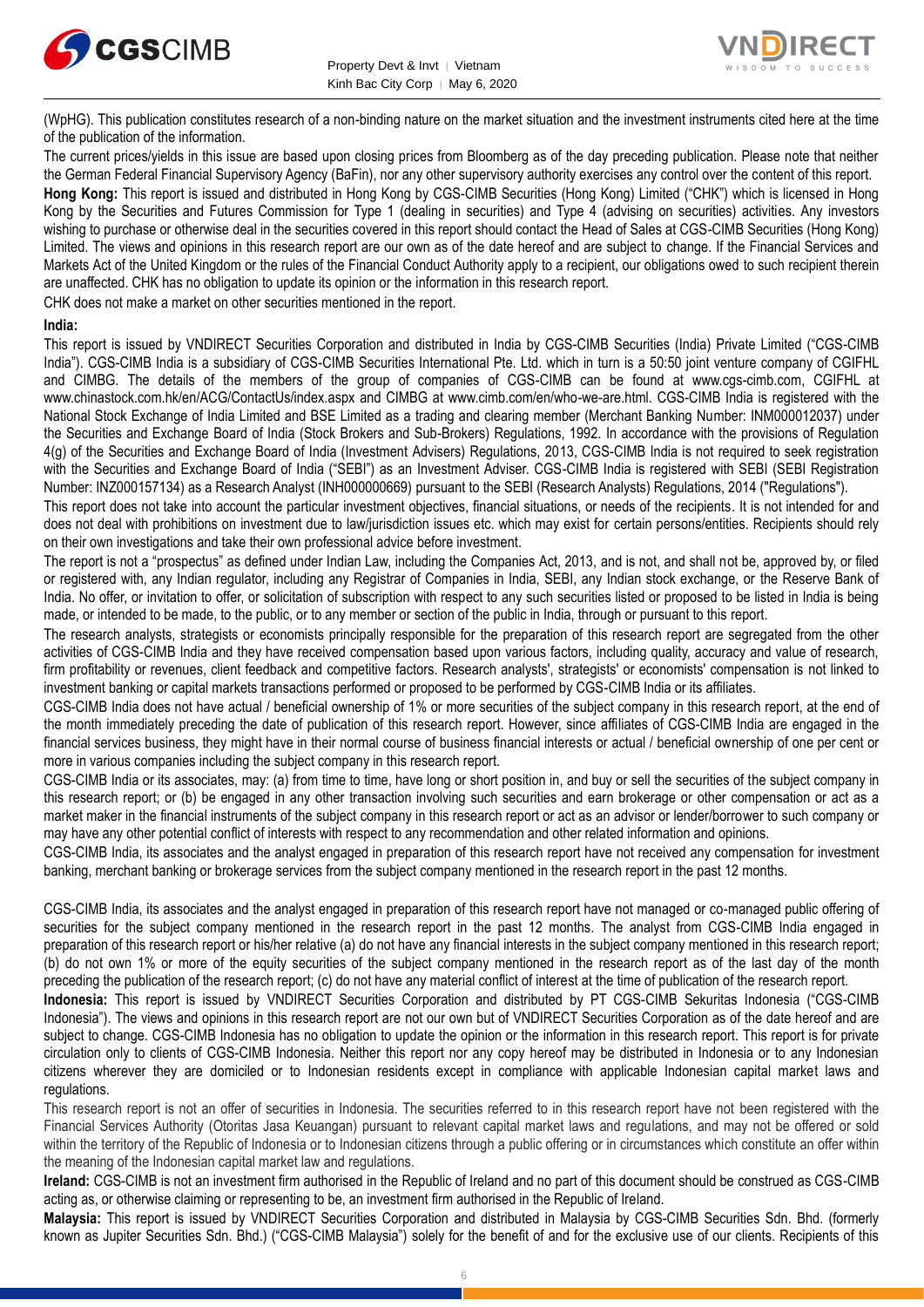



report are to contact CGS-CIMB Malaysia, at 29th Floor Menara CIMB No. 1 Jalan Stesen Sentral 2, Kuala Lumpur Sentral 50470 Kuala Lumpur, Malaysia, in respect of any matters arising from or in connection with this report. CGS-CIMB Malaysia has no obligation to update, revise or reaffirm the opinion or the information in this research report after the date of this report.

**New Zealand:** In New Zealand, this report is for distribution only to persons who are wholesale clients pursuant to section 5C of the Financial Advisers Act 2008.

**Singapore:** This report is issued by VNDIRECT Securities Corporation and distributed by CGS-CIMB Research Pte Ltd ("CGS-CIMBR"). CGS-CIMBR is a financial adviser licensed under the Financial Advisers Act, Cap 110 ("FAA") for advising on investment products, by issuing or promulgating research analyses or research reports, whether in electronic, print or other form. Accordingly CGS-CIMBR is a subject to the applicable rules under the FAA unless it is able to avail itself to any prescribed exemptions.

Recipients of this report are to contact CGS-CIMB Research Pte Ltd, 50 Raffles Place, #16-02 Singapore Land Tower, Singapore in respect of any matters arising from, or in connection with this report. CGS-CIMBR has no obligation to update the opinion or the information in this research report. This publication is strictly confidential and is for private circulation only. If you have not been sent this report by CGS-CIMBR directly, you may not rely, use or disclose to anyone else this report or its contents.

If the recipient of this research report is not an accredited investor, expert investor or institutional investor, CGS-CIMBR accepts legal responsibility for the contents of the report without any disclaimer limiting or otherwise curtailing such legal responsibility. If the recipient is an accredited investor, expert investor or institutional investor, the recipient is deemed to acknowledge that CGS-CIMBR is exempt from certain requirements under the FAA and its attendant regulations, and as such, is exempt from complying with the following :

(a) Section 25 of the FAA (obligation to disclose product information);

(b) Section 27 (duty not to make recommendation with respect to any investment product without having a reasonable basis where you may be reasonably expected to rely on the recommendation) of the FAA;

(c) MAS Notice on Information to Clients and Product Information Disclosure [Notice No. FAA-N03];

(d) MAS Notice on Recommendation on Investment Products [Notice No. FAA-N16];

(e) Section 36 (obligation on disclosure of interest in securities), and

(f) any other laws, regulations, notices, directive, guidelines, circulars and practice notes which are relates to the above, to the extent permitted by applicable laws, as may be amended from time to time, and any other laws, regulations, notices, directive, guidelines, circulars, and practice notes as we may notify you from time to time. In addition, the recipient who is an accredited investor, expert investor or institutional investor acknowledges that a CGS-CIMBR is exempt from Section 27 of the FAA, the recipient will also not be able to file a civil claim against CGS-CIMBR for any loss or damage arising from the recipient's reliance on any recommendation made by CGS-CIMBR which would otherwise be a right that is available to the recipient under Section 27 of the FAA, the recipient will also not be able to file a civil claim against CGS-CIMBR for any loss or damage arising from the recipient's reliance on any recommendation made by CGS-CIMBR which would otherwise be a right that is available to the recipient under Section 27 of the FAA.

CGS-CIMBR, its affiliates and related corporations, their directors, associates, connected parties and/or employees may own or have positions in securities of the company(ies) covered in this research report or any securities related thereto and may from time to time add to or dispose of, or may be materially interested in, any such securities. Further, CGS-CIMBR, its affiliates and its related corporations do and seek to do business with the company(ies) covered in this research report and may from time to time act as market maker or have assumed an underwriting commitment in securities of such company(ies), may sell them to or buy them from customers on a principal basis and may also perform or seek to perform significant investment banking, advisory, underwriting or placement services for or relating to such company(ies) as well as solicit such investment, advisory or other services from any entity mentioned in this report.

As of May 6, 2020,, CGS-CIMBR does not have a proprietary position in the recommended securities in this report.

CGS-CIMBR does not make a market on the securities mentioned in the report.

**South Korea:** This report is issued by VNDIRECT Securities Corporation and distributed in South Korea by CGS-CIMB Securities (Hong Kong) Limited, Korea Branch ("CGS-CIMB Korea") which is licensed as a cash equity broker, and regulated by the Financial Services Commission and Financial Supervisory Service of Korea. In South Korea, this report is for distribution only to professional investors under Article 9(5) of the Financial Investment Services and Capital Market Act of Korea ("FSCMA").

**Spain:** This document is a research report and it is addressed to institutional investors only. The research report is of a general nature and not personalised and does not constitute investment advice so, as the case may be, the recipient must seek proper advice before adopting any investment decision. This document does not constitute a public offering of securities.

CGS-CIMB is not registered with the Spanish Comision Nacional del Mercado de Valores to provide investment services.

**Sweden:** This report contains only marketing information and has not been approved by the Swedish Financial Supervisory Authority. The distribution of this report is not an offer to sell to any person in Sweden or a solicitation to any person in Sweden to buy any instruments described herein and may not be forwarded to the public in Sweden.

**Switzerland:** This report has not been prepared in accordance with the recognized self-regulatory minimal standards for research reports of banks issued by the Swiss Bankers' Association (Directives on the Independence of Financial Research).

**Thailand:** This report is issued by VNDIRECT Securities Corporation and distributed by CGS-CIMB Securities (Thailand) Co. Ltd. ("CGS-CIMB Thailand") based upon sources believed to be reliable (but their accuracy, completeness or correctness is not guaranteed). The statements or expressions of opinion herein were arrived at after due and careful consideration for use as information for investment. Such opinions are subject to change without notice and CGS-CIMB Thailand has no obligation to update the opinion or the information in this research report.

CGS-CIMB Thailand may act or acts as Market Maker, and issuer and offerer of Derivative Warrants and Structured Note which may have the following securities as its underlying securities. Investors should carefully read and study the details of the derivative warrants in the prospectus before making investment decisions.

AAV, ADVANC, AEONTS, AMATA, AOT, AWC, BANPU, BBL, BCH, BCP, BCPG, BDMS, BEC, BEM, BGC, BGRIM, BH, BJC, BPP, BTS, CBG, CENTEL, CHG, CK, CKP, COM7, CPALL, CPF, CPN, DELTA, DTAC, EA, EGCO, EPG, ERW, ESSO, GFPT, GLOBAL, GPSC, GULF, GUNKUL,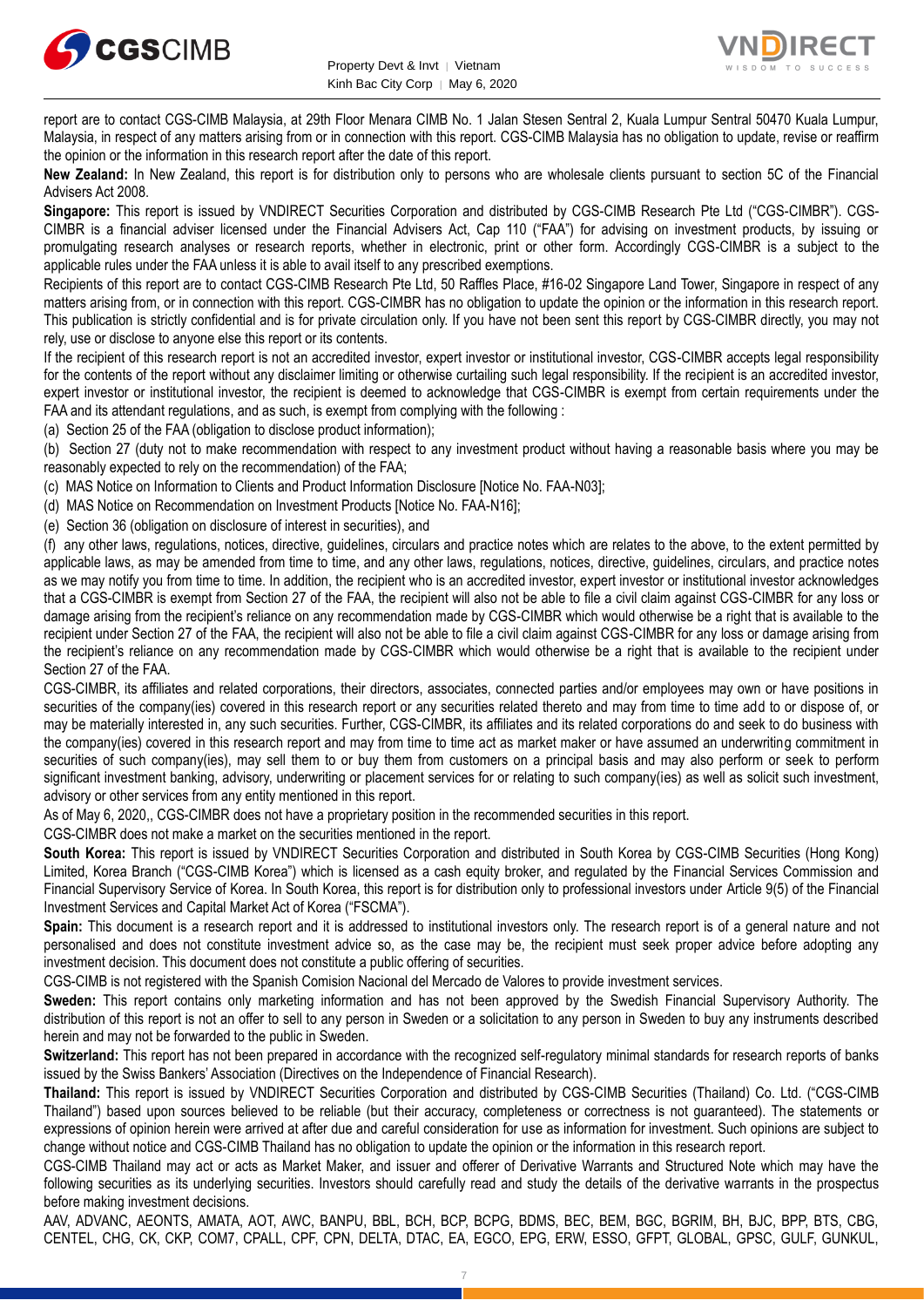



HANA, HMPRO, INTUCH, IRPC, IVL, JAS, JMT, KBANK, KCE, KKP, KTB, KTC, LH, MAJOR, MBK, MEGA, MINT, MTC, ORI, OSP, PLANB, PRM, PSH, PSL, PTG, PTT, PTTEP, PTTGC, QH, RATCH, RS, SAWAD, SCB, SCC, SGP, SPALI, SPRC, STA, STEC, STPI, SUPER, TASCO, TCAP, THAI, THANI, THG, TISCO, TKN, TMB, TOA, TOP, TPIPP, TQM, TRUE, TTW, TU, VGI, WHA, BEAUTY, JMART, LPN, SISB, WORK. **Corporate Governance Report:**

The disclosure of the survey result of the Thai Institute of Directors Association ("IOD") regarding corporate governance is made pursuant to the policy of the Office of the Securities and Exchange Commission. The survey of the IOD is based on the information of a company listed on the Stock Exchange of Thailand and the Market for Alternative Investment disclosed to the public and able to be accessed by a general public investor. The result, therefore, is from the perspective of a third party. It is not an evaluation of operation and is not based on inside information.

The survey result is as of the date appearing in the Corporate Governance Report of Thai Listed Companies. As a result, the survey result may be changed after that date. CGS-CIMB Thailand does not confirm nor certify the accuracy of such survey result.

| <b>Coord</b><br>Range: | 100<br>o٥<br>IJΜ      | or<br>80<br>יר.<br>$\overline{\phantom{a}}$ | 70<br>$\overline{\phantom{a}}$<br>$\cdot$ | $\sim$ $\sim$<br>Relow<br>. U or | Result<br>٬۱۵۱٬<br>NIC<br>u<br> |
|------------------------|-----------------------|---------------------------------------------|-------------------------------------------|----------------------------------|---------------------------------|
| Description:           | .voollon<br>∠xcelle∏t | 000خ<br>۷er<br>rv.<br>יש                    | -<br>Good                                 | N/A                              |                                 |

**United Arab Emirates:** The distributor of this report has not been approved or licensed by the UAE Central Bank or any other relevant licensing authorities or governmental agencies in the United Arab Emirates. This report is strictly private and confidential and has not been reviewed by, deposited or registered with UAE Central Bank or any other licensing authority or governmental agencies in the United Arab Emirates. This report is being issued outside the United Arab Emirates to a limited number of institutional investors and must not be provided to any person other than the original recipient and may not be reproduced or used for any other purpose. Further, the information contained in this report is not intended to lead to the sale of investments under any subscription agreement or the conclusion of any other contract of whatsoever nature within the territory of the United Arab Emirates.

**United Kingdom and European Economic Area (EEA):** In the United Kingdom and European Economic Area, this material is also being distributed by CGS-CIMB Securities (UK) Limited ("CGS-CIMB UK"). CGS-CIMB UK is authorized and regulated by the Financial Conduct Authority and its registered office is at 27 Knightsbridge, London, SW1X7YB. The material distributed by CGS-CIMB UK has been prepared in accordance with CGS-CIMB's policies for managing conflicts of interest arising as a result of publication and distribution of this material. This material is for distribution only to, and is solely directed at, selected persons on the basis that those persons: (a) are eligible counterparties and professional clients of CGS-CIMB UK; (b) have professional experience in matters relating to investments falling within Article 19(5) of the Financial Services and Markets Act 2000 (Financial Promotion) Order 2005 (as amended, the "Order"), (c) fall within Article 49(2)(a) to (d) ("high net worth companies, unincorporated associations etc") of the Order; (d) are outside the United Kingdom subject to relevant regulation in each jurisdiction, material(all such persons together being referred to as "relevant persons"). This material is directed only at relevant persons and must not be acted on or relied on by persons who are not relevant persons. Any investment or investment activity to which this material relates is available only to relevant persons and will be engaged in only with relevant persons.

This material is categorised as non-independent for the purposes of CGS-CIMB UK and therefore does not provide an impartial or objective assessment of the subject matter and does not constitute independent research. Consequently, this material has not been prepared in accordance with legal requirements designed to promote the independence of research and will not be subject to any prohibition on dealing ahead of the dissemination of research. Therefore, this material is considered a marketing communication.

**United States:** This research report is issued by VNDIRECT Securities Corporation and distributed in the United States of America by CGS-CIMB Securities (USA) Inc, a U.S. registered broker-dealer and a related company of CGS-CIMB Securities Sdn. Bhd. (formerly known as Jupiter Securities Sdn. Bhd.), CGS-CIMB Research Pte Ltd, PT CGS-CIMB Sekuritas Indonesia, CGS-CIMB Securities (Thailand) Co. Ltd, CGS-CIMB Securities (Hong Kong) Limited and CGS-CIMB Securities (India) Private Limited, and is distributed solely to persons who qualify as "U.S. Institutional Investors" as defined in Rule 15a-6 under the Securities and Exchange Act of 1934. This communication is only for Institutional Investors whose ordinary business activities involve investing in shares, bonds, and associated securities and/or derivative securities and who have professional experience in such investments. Any person who is not a U.S. Institutional Investor or Major Institutional Investor must not rely on this communication. The delivery of this research report to any person in the United States of America is not a recommendation to effect any transactions in the securities discussed herein, or an endorsement of any opinion expressed herein. CGS-CIMB Securities (USA) Inc, is a FINRA/SIPC member and takes responsibility for the content of this report. For further information or to place an order in any of the abovementioned securities please contact a registered representative of CGS-CIMB Securities (USA) Inc.

CGS-CIMB Securities (USA) Inc. does not make a market on other securities mentioned in the report.

CGS-CIMB Securities (USA) Inc. has not managed or co-managed a public offering of any of the securities mentioned in the past 12 months.

CGS-CIMB Securities (USA) Inc. has not received compensation for investment banking services from any of the company mentioned in the past 12 months.

CGS-CIMB Securities (USA) Inc. neither expects to receive nor intends to seek compensation for investment banking services from any of the company mentioned within the next 3 months.

**Other jurisdictions:** In any other jurisdictions, except if otherwise restricted by laws or regulations, this report is only for distribution to professional, institutional or sophisticated investors as defined in the laws and regulations of such jurisdictions. being the purisdictions: In any other jurisdictions, except if otherwise restricted by langulational or sophisticated investors as defined in the laws and regulations of surfactional or sophisticated investment banking cli

| institutional or sophisticated investors as defined in the laws and regulations of such jurisdictions. | <b>Other jurisdictions:</b> In any other jurisdictions, except if otherwise restricted by laws or regulations, this report is only for distribution to |                                |  |  |  |
|--------------------------------------------------------------------------------------------------------|--------------------------------------------------------------------------------------------------------------------------------------------------------|--------------------------------|--|--|--|
| Distribution of stock ratings and investment banking clients for quarter ended on 31 March 2020        |                                                                                                                                                        |                                |  |  |  |
| 811 companies under coverage for quarter ended on 31 March 2020                                        |                                                                                                                                                        |                                |  |  |  |
|                                                                                                        | Rating Distribution (%)                                                                                                                                | Investment Banking clients (%) |  |  |  |
| Add                                                                                                    | 60.8%                                                                                                                                                  | 0.1%                           |  |  |  |
| Hold                                                                                                   | 27 6%                                                                                                                                                  | $0.0\%$                        |  |  |  |
| Reduce                                                                                                 | 11.6%                                                                                                                                                  | $0.0\%$                        |  |  |  |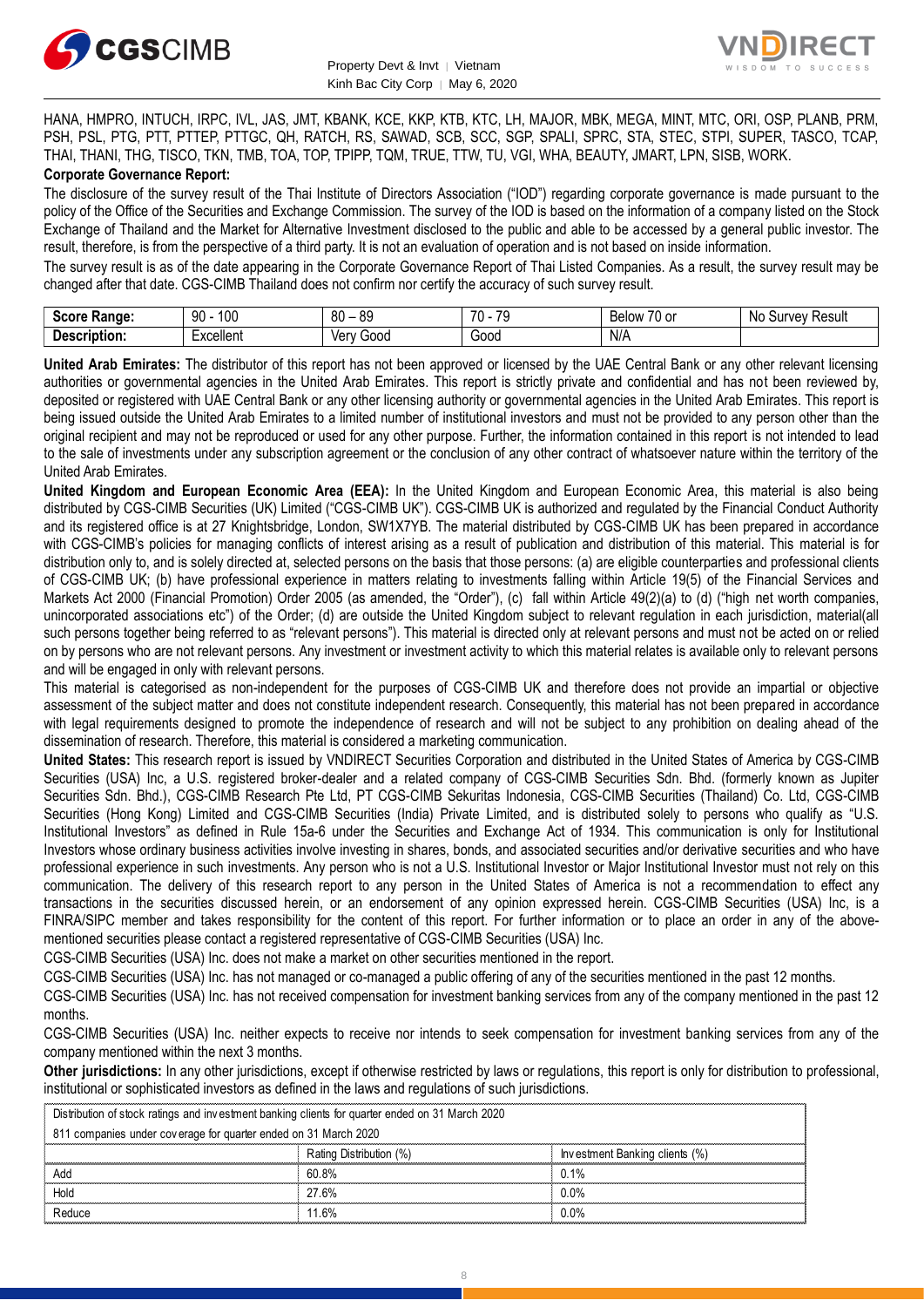

Property Devt & Invt | Vietnam Kinh Bac City Corp | May 6, 2020



### **Spitzer Chart for stock being researched ( 2 year data )**

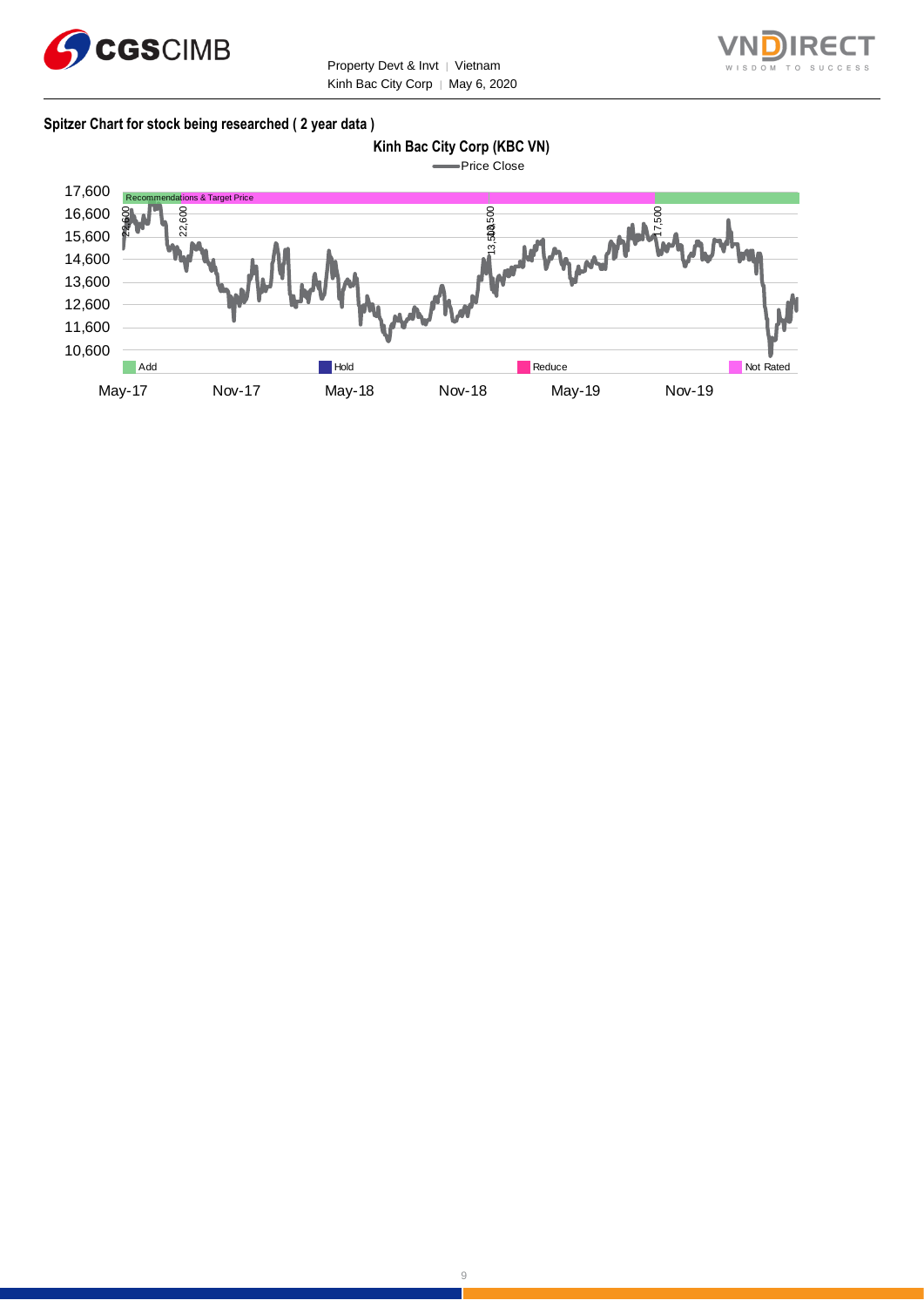



### **Corporate Governance Report of Thai Listed Companies (CGR). CG Rating by the Thai Institute of Directors Association (Thai IOD) in 2019, Anti-Corruption 2019**

**ADVANC** – Excellent, Certified, **AEONTS** – Good, n/a, **AH** – Very Good, n/a, **AMATA** – Excellent, Declared, **ANAN** – Excellent, Declared, **AOT** – Excellent, n/a, **AP** – Excellent, Certified, **ASP** – Very Good, Certified, **BAM** – not available, n/a, **BANPU** – Excellent, Certified, **BAY** – Excellent, Certified, **BBL** – Very Good, Certified, **BCH** – Good, Certified, **BCP** - Excellent, Certified, **BCPG** – Excellent, Certified, **BDMS** – Very Good, n/a, **BEAUTY** – Good, n/a, **BEC** – Very Good, n/a, **BGRIM** – Very Good, Declared, **BH** - Good, n/a, **BJC** – Very Good, n/a, **BJCHI** – Very Good, Certified, **BLA** – Very Good, Certified, **BPP** – Very Good, Declared, **BR** - Good, n/a, **BTS** - Excellent, Certified, **CBG** – Very Good, n/a, **CCET** – Good, n/a, **CENTEL** – Very Good, Certified, **CHAYO** - Good, n/a, **CHG** – Very Good, Declared, **CK** – Excellent, n/a, **COL** – Excellent, Declared, **CPALL** – Excellent, Certified, **CPF** – Excellent, Certified, **CPN** - Excellent, Certified, **CPNREIT** – not available, n/a, **CRC** – not available, n/a, **DELTA** - Excellent, Declared, **DEMCO** – Excellent, Certified, **DDD** – Very Good, n/a, **DIF** – not available, n/a, **DREIT** – not available, n/a, **DTAC** – Excellent, Certified, **EA** – Excellent, n/a, **ECL** – Very Good, Certified, **EGCO** - Excellent, Certified, **EPG** – Very Good, n/a, **ERW** – Very Good, n/a, **GFPT** - Excellent, Certified, **GGC** – Excellent, Certified, **GLOBAL** – Very Good, n/a, **GLOW** – Very Good, Certified, **GPSC** – Excellent, Certified, **GULF** – Very Good, n/a, **GUNKUL** – Excellent, Certified, **HANA** - Excellent, Certified, **HMPRO** - Excellent, Certified, **HUMAN** – Good, n/a, **ICHI** – Excellent, Declared, **III** – Excellent, n/a, **INTUCH** - Excellent, Certified, **IRPC** – Excellent, Certified, **ITD** – Very Good, n/a, **IVL** - Excellent, Certified, **JASIF** – not available, n/a, **BJC** – Very Good, n/a, **JMT** – Very Good, n/a, **KBANK** - Excellent, Certified, **KCE** - Excellent, Certified, **KKP** – Excellent, Certified, **KSL** – Excellent, Certified, **KTB** - Excellent, Certified, **KTC** – Excellent, Certified, **LH** - Excellent, n/a, **LPN** – Excellent, Certified, **M** – Very Good, Certified, **MACO** – Very Good, n/a, **MAJOR** – Very Good, n/a, **MAKRO** – Excellent, Certified, **MALEE** – Excellent, Certified, **MC** – Excellent, Certified, **MCOT** – Excellent, Certified, **MEGA** – Very Good, n/a, **MINT** - Excellent, Certified, **MK** – Very Good, n/a, **MTC** – Excellent, n/a, **NETBAY** – Very Good, n/a, **OSP** – Very Good, n/a, **PLANB** – Excellent, Certified, **PLAT** – Very Good, Certified, **PR9** – Excellent, n/a, **PSH** – Excellent, Certified, **PSTC** – Very Good, Certified, **PTT** - Excellent, Certified, **PTTEP** - Excellent, Certified, **PTTGC** - Excellent, Certified, **QH** – Excellent, Certified, **RATCH** – Excellent, Certified, **ROBINS** – Excellent, Certified, **RS** – Excellent, n/a, **RSP** – not available, n/a, **S** – Excellent, n/a, **SAPPE** – Very Good, Declared, **SAT** – Excellent, Certified, **SAWAD** – Very Good, n/a, **SC** – Excellent, Certified, **SCB** - Excellent, Certified, **SCC** – Excellent, Certified, **SCN** – Excellent, Certified, **SF** – Good, n/a, **SHR** – not available, n/a, **SIRI** – Very Good, Certified, **SPA** - Good, n/a, **SPALI** - Excellent, n/a, **SPRC** – Excellent, Certified, **STA** – Very Good, Certified, **STEC** – Excellent, n/a, **SVI** – Excellent, Certified, **SYNEX** – Excellent, Certified, **TASCO** – Excellent, Certified, **TCAP** – Excellent, Certified, **THANI** – Excellent, Certified, **TIPCO** – Very Good, Certified, **TISCO** - Excellent, Certified, **TKN** – Very Good, n/a, **TMB** - Excellent, Certified, **TNR** – Very Good, Certified, **TOP** - Excellent, Certified, **TPCH** – Good, n/a, **TPIPP** – Good, n/a, **TRUE** – Excellent, Certified, **TU** – Excellent, Certified, **TVO** – Excellent, Declared, **UNIQ** – not available, n/a, **VGI** – Excellent, Certified, **WHA** – Excellent, Certified, **WHART** – not available, n/a, **WICE** – Excellent, Certified, **WORK** – Good, n/a.

1 CG Score 2019 from Thai Institute of Directors Association (IOD)

2 AGM Level 2018 from Thai Investors Association

3 Companies participating in Thailand's Private Sector Collective Action Coalition Against Corruption programme (Thai CAC) under Thai Institute of Directors (as of November 30, 2018) are categorised into:

companies that have declared their intention to join CAC, and companies certified by CAC.

4 [The Stock Exchange of Thailand : the record of listed companies with corporate sustainable development "Thai sustainability Investment 2018" included:](http://www.set.or.th/sustainable_dev/en/sr/sri/tsi_p1.html)

SET and mai listed companies passed the assessment conducted by the Stock Exchange of Thailand: THSI (SET) and THSI (mai)

SET listed companies passed the assessment conducted by the Dow Jones Sustainability Indices (DJSI)

### **RECOMMENDATION FRAMEWORK**

| <b>Stock Ratings</b>                                                                                                                                                                                                                                              | Definition:                                                                                                                     |  |  |  |  |
|-------------------------------------------------------------------------------------------------------------------------------------------------------------------------------------------------------------------------------------------------------------------|---------------------------------------------------------------------------------------------------------------------------------|--|--|--|--|
| Add                                                                                                                                                                                                                                                               | The stock's total return is expected to reach 15% or higher over the next 12 months.                                            |  |  |  |  |
| Hold                                                                                                                                                                                                                                                              | The stock's total return is expected to be between negative 10% and positive 15% over the next 12 months.                       |  |  |  |  |
| Reduce                                                                                                                                                                                                                                                            | The stock's total return is expected to fall below negative 10% over the next 12 months.                                        |  |  |  |  |
| The total expected return of a stock is defined as the sum of the:(i) percentage difference between the target price and the current price and (ii)<br>the forward net dividend yields of the stock. Stock price targets have an investment horizon of 12 months. |                                                                                                                                 |  |  |  |  |
| <b>Sector Ratings</b>                                                                                                                                                                                                                                             | Definition:                                                                                                                     |  |  |  |  |
| Overweight                                                                                                                                                                                                                                                        | An Overweight rating means stocks in the sector have, on a market cap-weighted basis, a positive absolute<br>recommendation.    |  |  |  |  |
| Neutral                                                                                                                                                                                                                                                           | A Neutral rating means stocks in the sector have, on a market cap-weighted basis, a neutral absolute recommendation.            |  |  |  |  |
| Underweight                                                                                                                                                                                                                                                       | An Underweight rating means stocks in the sector have, on a market cap-weighted basis, a negative absolute<br>recommendation.   |  |  |  |  |
| <b>Country Ratings</b>                                                                                                                                                                                                                                            | Definition:                                                                                                                     |  |  |  |  |
| Overweight                                                                                                                                                                                                                                                        | An Overweight rating means investors should be positioned with an above-market weight in this country relative to<br>benchmark. |  |  |  |  |
| Neutral                                                                                                                                                                                                                                                           | A Neutral rating means investors should be positioned with a neutral weight in this country relative to benchmark.              |  |  |  |  |
| Underweight                                                                                                                                                                                                                                                       | An Underweight rating means investors should be positioned with a below-market weight in this country relative to<br>benchmark. |  |  |  |  |

### **Hien Tran Khanh – Deputy Head of Research** Email: [hien.trankhanh@vndirect.com.vn](mailto:hien.trankhanh@vndirect.com.vn)

**Bach PHAN Nhu –** Email: [bach.phannhu@vndirect.com.vn](mailto:bach.phannhu@vndirect.com.vn)